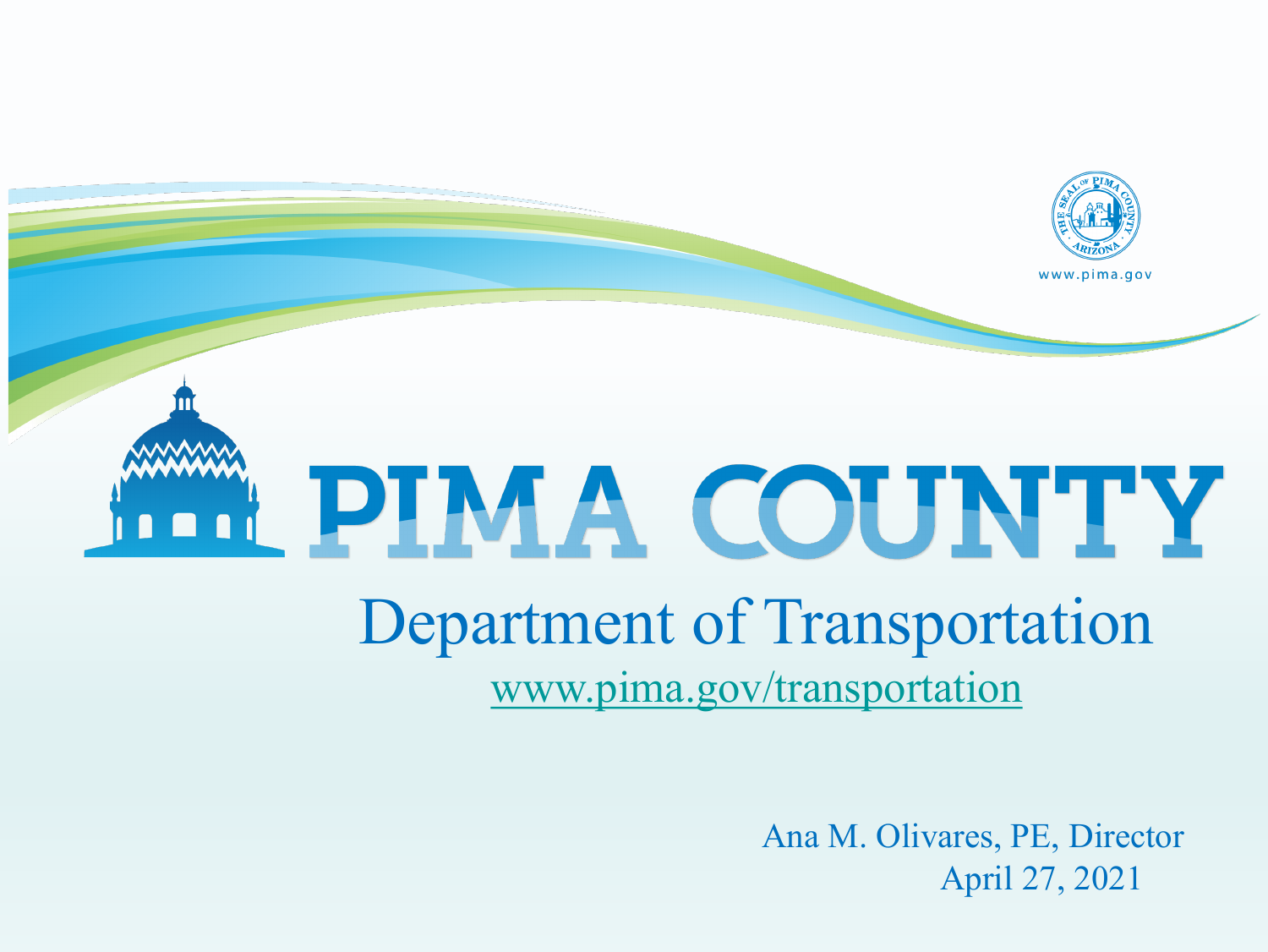

### **Pavement Management Program Acceleration Request**

February 16, 2021 Board of Supervisors Meeting –

- Board requested options to accelerate the repair of County roadways.
- All options require supplementing DOT state-shared revenues with allocations from County's PAYGO program.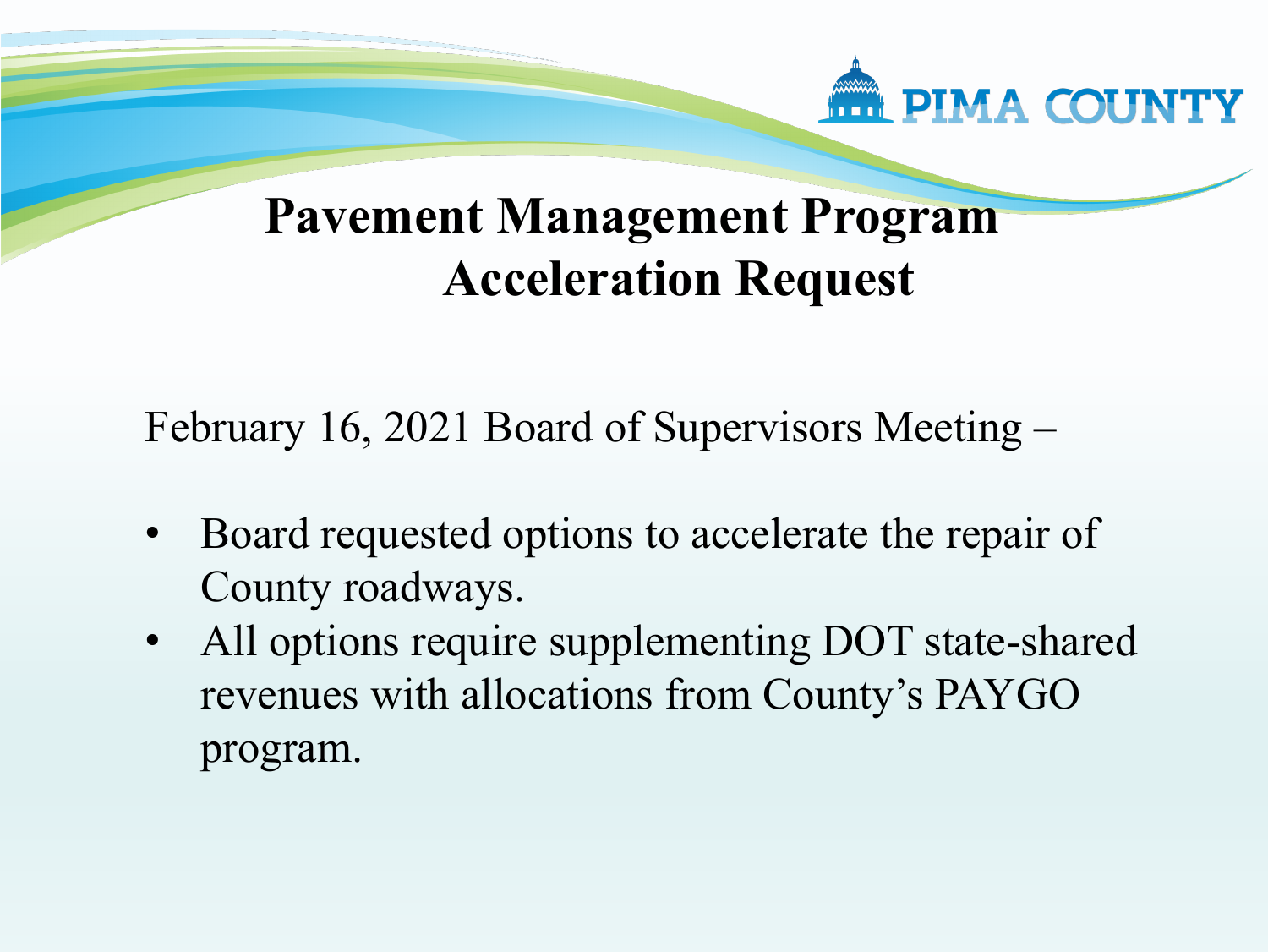#### PAYGO Plan November 5, 2019

**THE PIMA COUNTY** 

| Year         | <b>Transportation</b><br><b>Department</b><br><b>Funding</b> | <b>Potential</b><br><b>PAYGO</b><br><b>Allocation</b> | <b>Total Funding</b> |
|--------------|--------------------------------------------------------------|-------------------------------------------------------|----------------------|
| FY19/20      | 21,000,000                                                   | 5,000,000                                             | 26,000,000           |
| FY20/21      | 16,000,000                                                   | 10,000,000                                            | 26,000,000           |
| FY21/22      | 16,000,000                                                   | 15,000,000                                            | 31,000,000           |
| FY22/23      | 21,000,000                                                   | 20,000,000                                            | 41,000,000           |
| FY23/24      | 23,000,000                                                   | 25,000,000                                            | 48,000,000           |
| FY24/25      | 29,000,000                                                   | 25,000,000                                            | 54,000,000           |
| FY25/26      | 30,000,000                                                   | 25,000,000                                            | 55,000,000           |
| FY26/27      | 31,000,000                                                   | 25,000,000                                            | 56,000,000           |
| FY27/28      | 35,000,000                                                   | 25,000,000                                            | 60,000,000           |
| FY28/29      | 38,000,000                                                   | 25,000,000                                            | 63,000,000           |
| FY29/30      | 41,000,000                                                   | 25,000,000                                            | 66,000,000           |
| <b>TOTAL</b> | 301,000,000                                                  | 225,000,000                                           | 526,000,000          |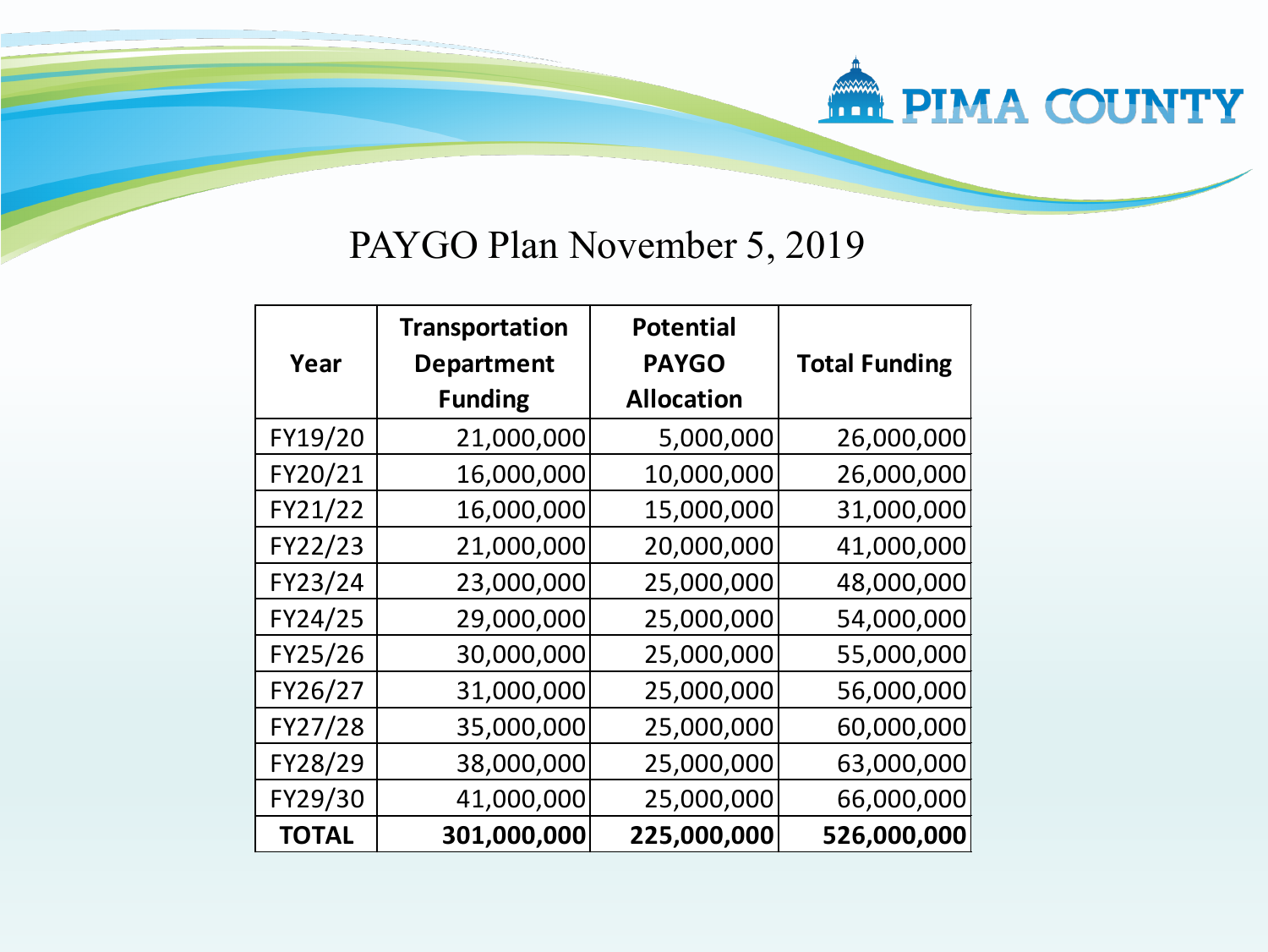## **FRIMA COUNTY**

#### Baseline Plan – FY 21

| Year         | <b>Transportation</b><br><b>Department</b><br><b>Funding</b> | <b>General Fund</b><br><b>PAYGO</b><br><b>Allocation</b> | <b>Total Funding</b> |
|--------------|--------------------------------------------------------------|----------------------------------------------------------|----------------------|
| FY19/20      | 21,000,000                                                   | 15,000,000                                               | 36,000,000           |
| FY20/21      | 3,000,000                                                    | 53,000,000                                               | 56,000,000           |
| FY21/22      | 35,500,000                                                   | O                                                        | 35,500,000           |
| FY22/23      | 18,466,015                                                   | 9,533,985                                                | 28,000,000           |
| FY23/24      | 20,759,886                                                   | 14,540,114                                               | 35,300,000           |
| FY24/25      | 25,445,643                                                   | 14,554,357                                               | 40,000,000           |
| FY25/26      | 26,943,837                                                   | 14,556,163                                               | 41,500,000           |
| FY26/27      | 29,100,000                                                   | 25,000,000                                               | 54,100,000           |
| FY27/28      | 31,500,000                                                   | 25,000,000                                               | 56,500,000           |
| FY28/29      | 35,000,000                                                   | 25,000,000                                               | 60,000,000           |
| FY29/30      | 36,900,000                                                   | 25,000,000                                               | 61,900,000           |
| <b>TOTAL</b> | 283,615,381                                                  | 221,184,619                                              | 504,800,000          |

FY20/21 Reflects \$50M of PAYGO and \$3M of remaining FY 18 LRRP FY 23 to 26 show commensurate reduction to remain within total adopted PAYGO amounts.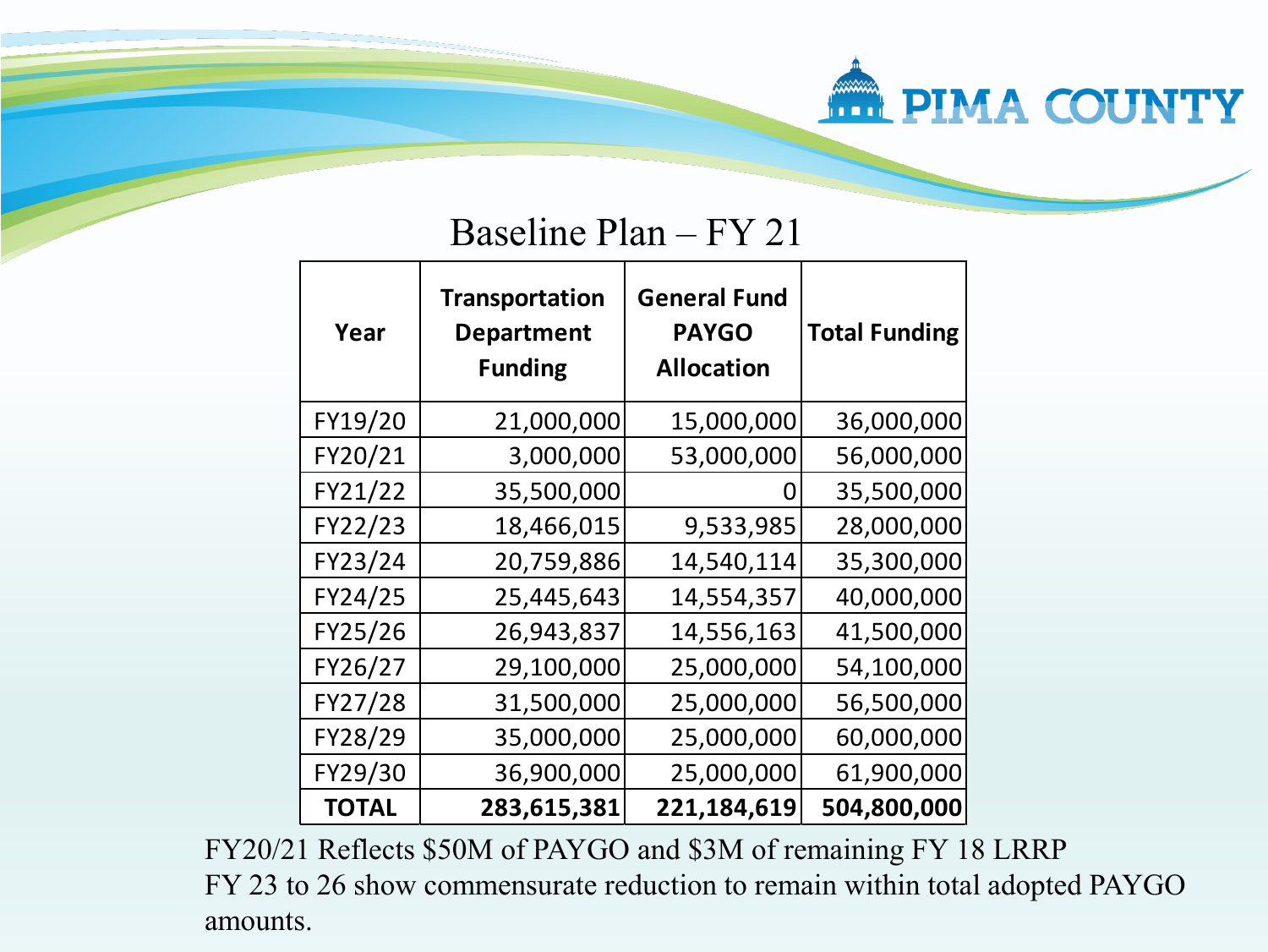# **ATT PIMA COUNTY**

#### Option 1 – Scenario with \$50M added in FY 22

| Year         | <b>Transportation</b><br><b>Department</b><br><b>Funding</b> | <b>General Fund</b><br><b>PAYGO</b><br><b>Allocation</b> | <b>Total Funding</b> |
|--------------|--------------------------------------------------------------|----------------------------------------------------------|----------------------|
| FY19/20      | 21,000,000                                                   | 15,000,000                                               | 36,000,000           |
| FY20/21      | 3,000,000                                                    | 53,000,000                                               | 56,000,000           |
| FY21/22      | 35,500,000                                                   | 50,000,000                                               | 85,500,000           |
| FY22/23      | 16,595,644                                                   | 204,356                                                  | 16,800,000           |
| FY23/24      | 19,553,662                                                   | 446,338                                                  | 20,000,000           |
| FY24/25      | 23,766,910                                                   | 333,090                                                  | 24,100,000           |
| FY25/26      | 26,259,170                                                   | 240,830                                                  | 26,500,000           |
| FY26/27      | 27,000,000                                                   | 25,000,000                                               | 52,000,000           |
| FY27/28      | 32,500,000                                                   | 25,000,000                                               | 57,500,000           |
| FY28/29      | 35,500,000                                                   | 25,000,000                                               | 60,500,000           |
| FY29/30      | 37,900,000                                                   | 25,000,000                                               | 62,900,000           |
| <b>TOTAL</b> | 278,575,386                                                  | 219,224,614                                              | 497,800,000          |

FY 23 to 26 show commensurate reduction to remain within total adopted PAYGO amounts.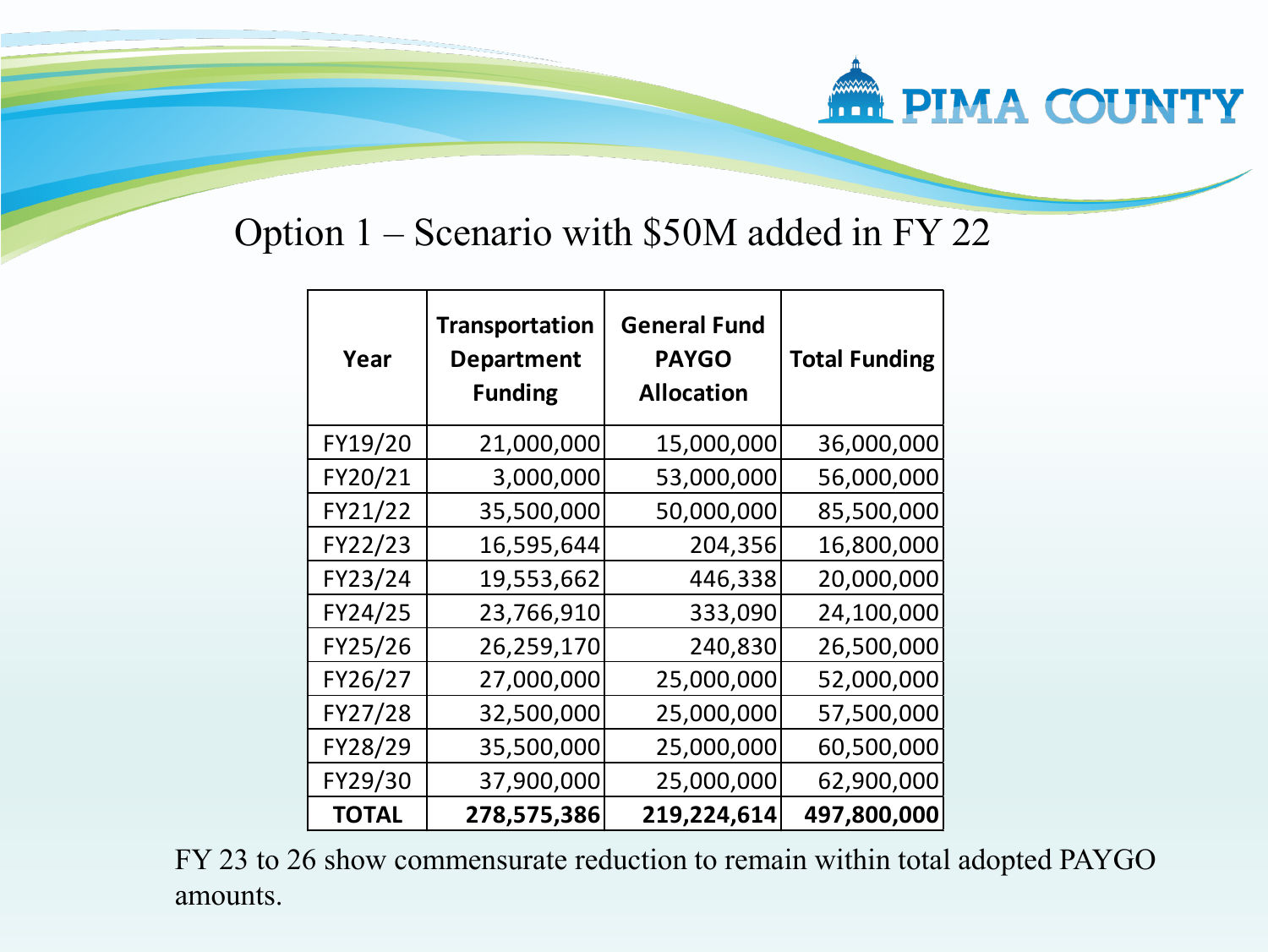

#### Option 2 – Scenario PCI 80 by 2028

| Year         | <b>Transportation</b><br><b>Department</b> | <b>General Fund</b><br><b>PAYGO</b> | <b>Total Funding</b> |
|--------------|--------------------------------------------|-------------------------------------|----------------------|
|              | <b>Funding</b>                             | <b>Allocation</b>                   |                      |
| FY19/20      | 21,000,000                                 | 15,000,000                          | 36,000,000           |
| FY20/21      | 3,000,000                                  | 53,000,000                          | 56,000,000           |
| FY21/22      | 35,500,000                                 | 14,300,000                          | 49,800,000           |
| FY22/23      | 17,000,000                                 | 32,800,000                          | 49,800,000           |
| FY23/24      | 19,500,000                                 | 30,300,000                          | 49,800,000           |
| FY24/25      | 24,500,000                                 | 25,300,000                          | 49,800,000           |
| FY25/26      | 26,000,000                                 | 23,800,000                          | 49,800,000           |
| FY26/27      | 27,500,000                                 | 22,300,000                          | 49,800,000           |
| FY27/28      | 32,000,000                                 | 17,800,000                          | 49,800,000           |
| <b>TOTAL</b> | 206,000,000                                | 234,600,000                         | 440,600,000          |

This exceeds the total adopted PAYGO amounts for road repair.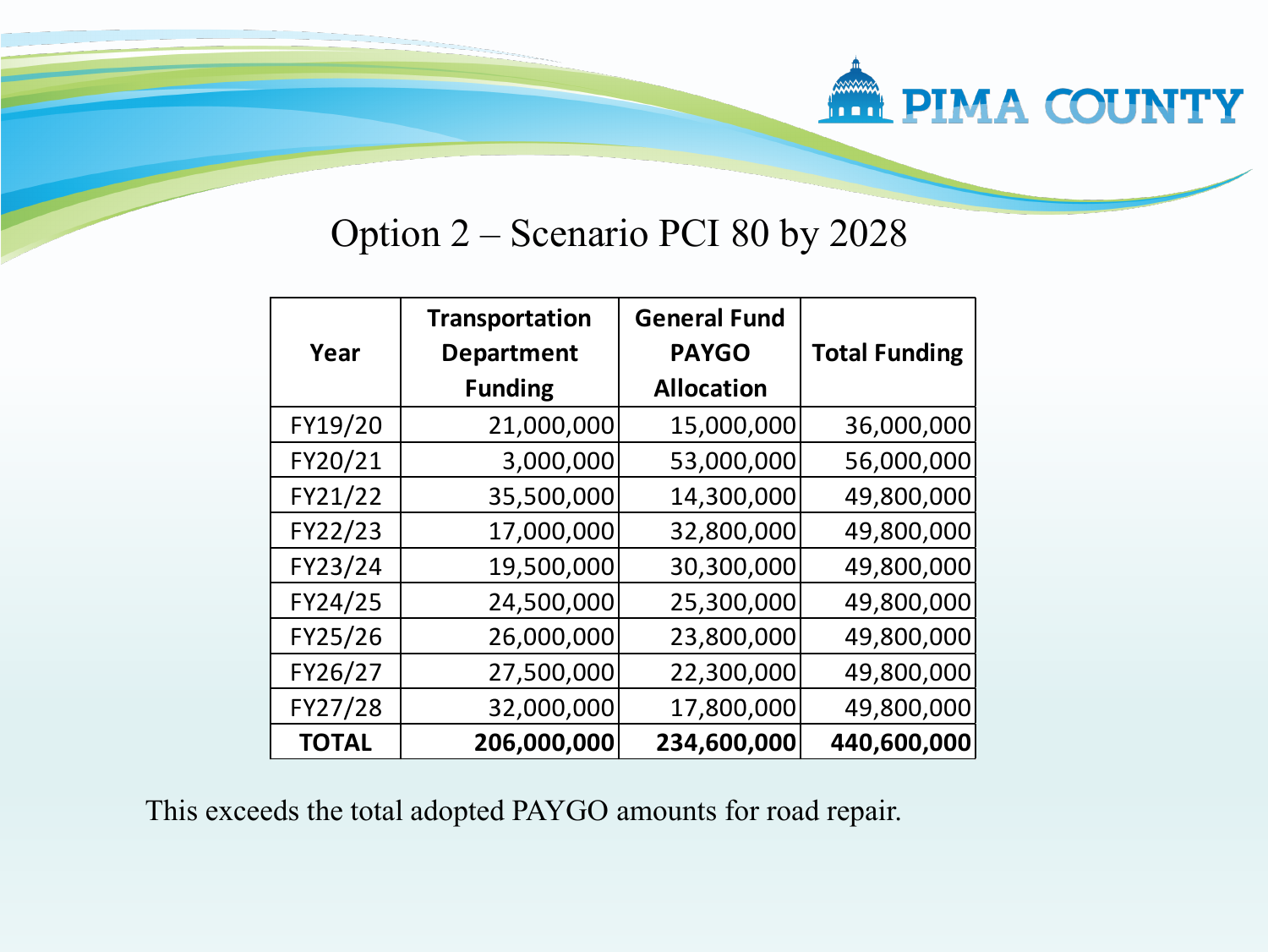# **WITH PIMA COUNTY**

#### Option 3 – Scenario PCI 80 by 2027

|              | Transportation    | <b>General Fund</b> |                      |
|--------------|-------------------|---------------------|----------------------|
| Year         | <b>Department</b> | <b>PAYGO</b>        | <b>Total Funding</b> |
|              | <b>Funding</b>    | <b>Allocation</b>   |                      |
| FY19/20      | 21,000,000        | 15,000,000          | 36,000,000           |
| FY20/21      | 3,000,000         | 53,000,000          | 56,000,000           |
| FY21/22      | 35,500,000        | 19,100,000          | 54,600,000           |
| FY22/23      | 17,000,000        | 37,600,000          | 54,600,000           |
| FY23/24      | 19,500,000        | 35,100,000          | 54,600,000           |
| FY24/25      | 24,500,000        | 30,100,000          | 54,600,000           |
| FY25/26      | 26,000,000        | 28,600,000          | 54,600,000           |
| FY26/27      | 27,500,000        | 27,100,000          | 54,600,000           |
| <b>TOTAL</b> | 174,000,000       | 245,600,000         | 419,600,000          |

This exceeds the total adopted PAYGO amounts for road repair.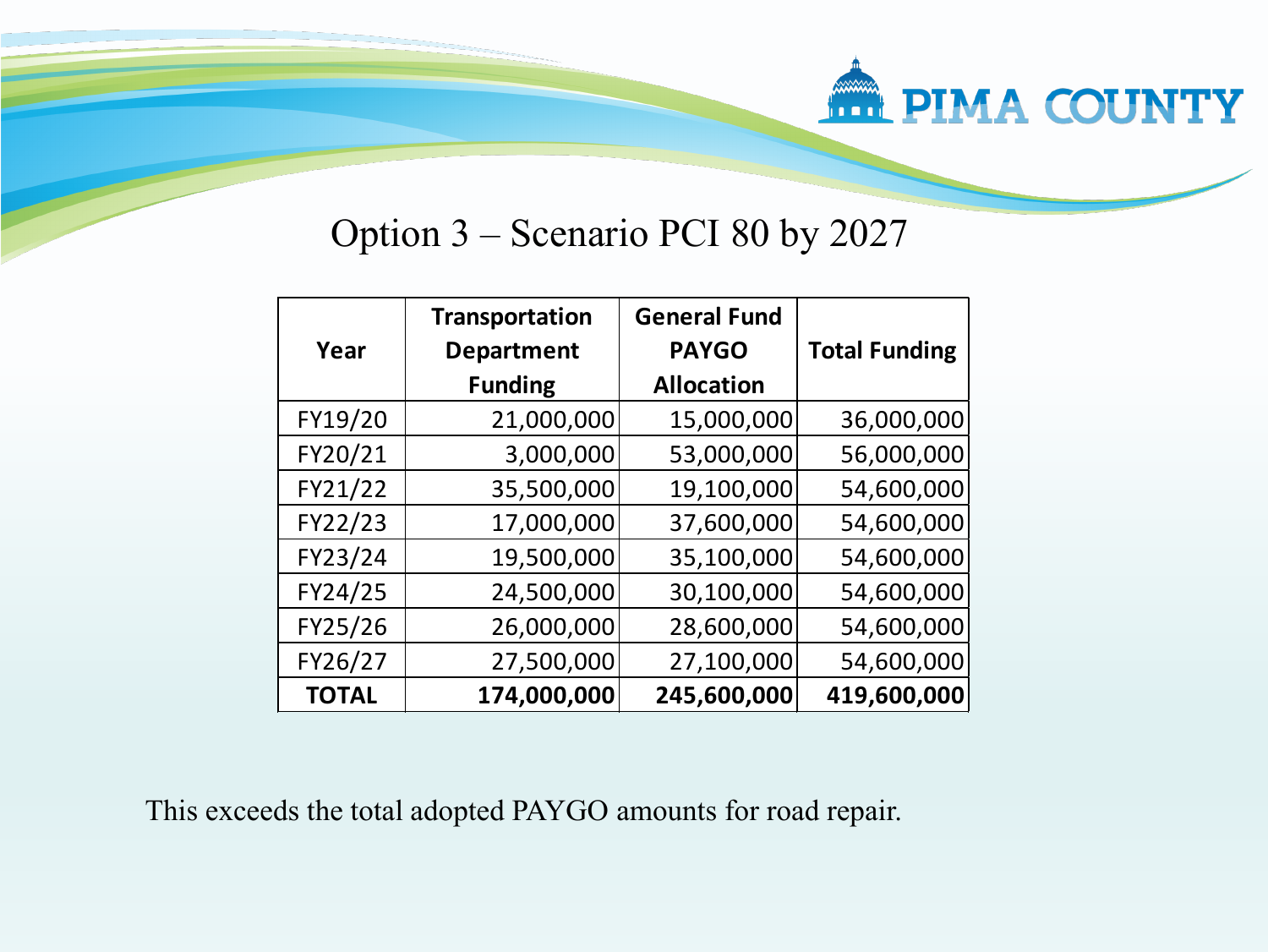# **FRIMA COUNTY**

#### Option 4 – Scenario PCI 80 by 2026

|              | <b>Transportation</b> | <b>General Fund</b> |                      |
|--------------|-----------------------|---------------------|----------------------|
| Year         | <b>Department</b>     | <b>PAYGO</b>        | <b>Total Funding</b> |
|              | <b>Funding</b>        | <b>Allocation</b>   |                      |
| FY19/20      | 21,000,000            | 15,000,000          | 36,000,000           |
| FY20/21      | 3,000,000             | 53,000,000          | 56,000,000           |
| FY21/22      | 35,500,000            | 29,160,000          | 64,660,000           |
| FY22/23      | 17,000,000            | 47,660,000          | 64,660,000           |
| FY23/24      | 19,500,000            | 45,160,000          | 64,660,000           |
| FY24/25      | 24,500,000            | 40,160,000          | 64,660,000           |
| FY25/26      | 26,000,000            | 38,660,000          | 64,660,000           |
| <b>TOTAL</b> | 146,500,000           | 268,800,000         | 415,300,000          |

This exceeds the total adopted PAYGO amounts for road repair.

Additionally, due to road repair rate, DOT state-shared revenues will not suffice to maintain repaired roads in FY 2033, 2034, and 2036, necessitating additional PAYGO allocations.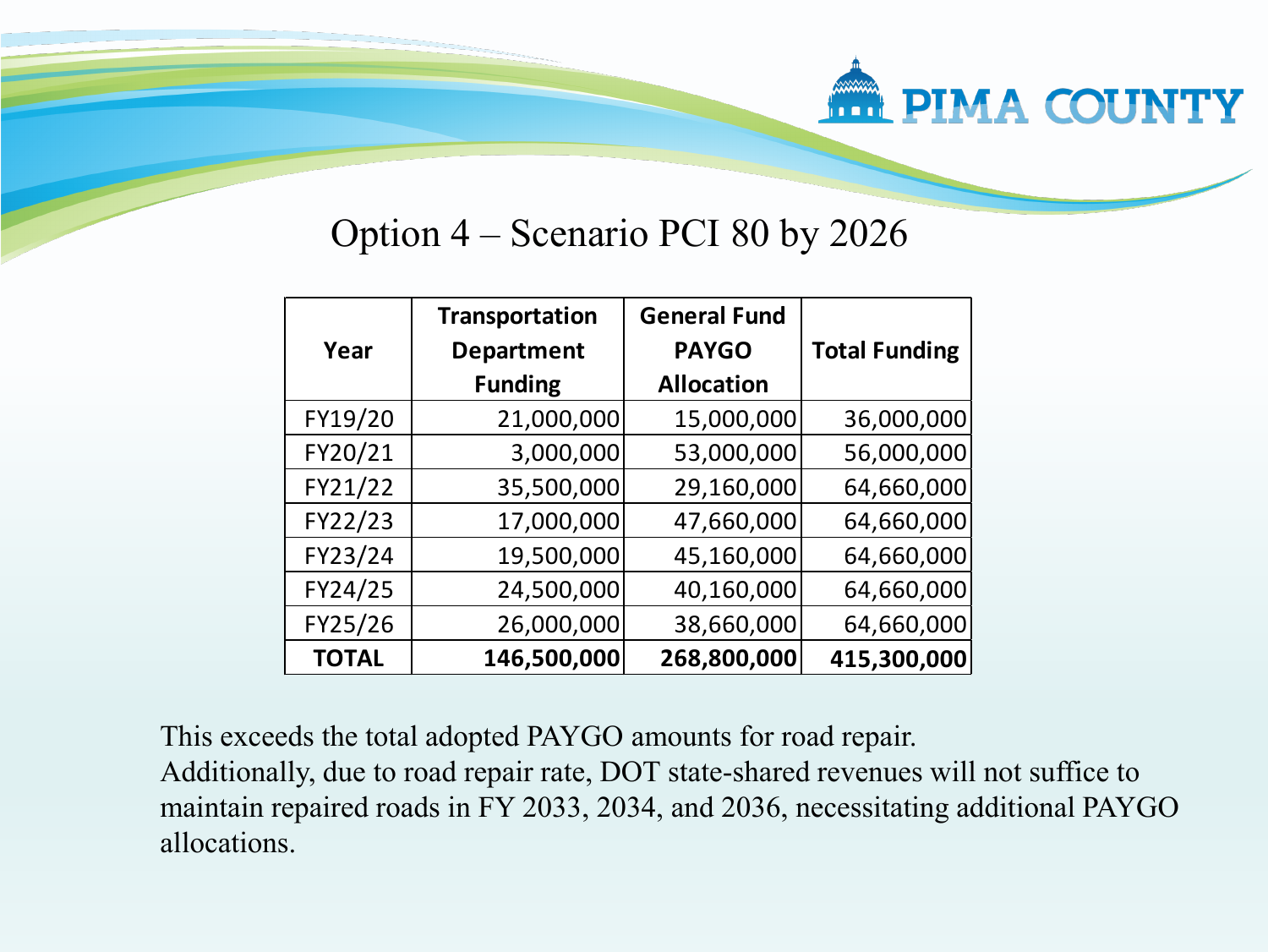

### **Pavement Management Program Acceleration Request**

April 6, 2021 Board of Supervisors Meeting –

- To minimize pressure on General Fund by staying within approved PAYGO allocations, Option 1 was approved.
- \$50 M will be used for Local Road Repair